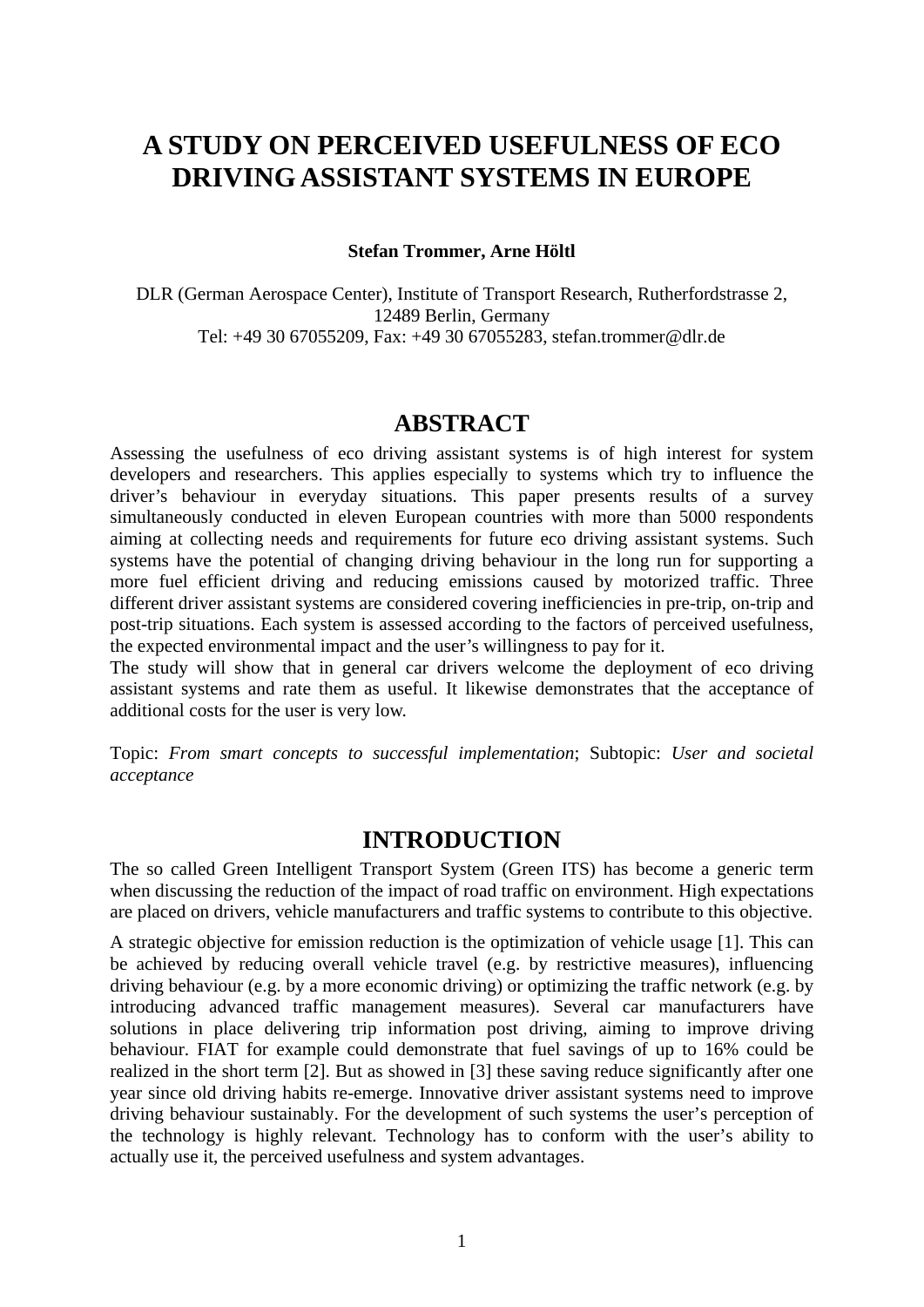Many studies have been conducted to assess the user acceptance of driver assistant systems. Davis et. al. [4] described the different dimensions of technological acceptance which was used by Meschtscherjakov et. al [5] to investigate the acceptance of different driver assistant concepts towards a more economic driving. However none of these approaches included the assessment of user acceptance of cooperative technology aiming at influencing three factors mentioned earlier: reducing unnecessary vehicle travel, influencing driving behaviour and optimizing the traffic network in order to reduce fuel consumption and emissions.

Man et. al. [6] concluded from a driver survey on Green ITS that information on monetary savings, fuel consumption and environmental impact are highly relevant for drivers. However, up to now, no large-scale user study on the perception of car users regarding assistant systems aiming at fuel or emission reduction is known to the authors of this paper.

The objective of this paper is to:

- 1. Investigate the perceived usefulness of Green ITS by drivers in Europe
- 2. Describe regional differences in terms of perceived usefulness, their potential contribution to environmental protection and the willingness to pay for these future applications in Europe.

The main objective of Green ITS applications discussed in this paper is the reduction of fuel consumption. The term "*eco driving assistant system*" was found suitable to explain this main motive. The study considers drivers of motorized vehicles including cars, motorcycles and trucks. Cyclists or pedestrians are not a focus of this study.

## **METHOD**

To collect user needs and requirements for future eco driving assistant systems a standardized questionnaire study was found to be the most suitable method. This approach helps to get a better idea of desired functionalities as well as motivating factors and barriers for vehicle drivers to use such systems before product design. Moreover the inclusion of a large amount of respondents enables the possibility to analyze regional differences within Europe.

### **SURVEY DESIGN**

The questionnaire consists of three parts: (1) Driver information, (2) Vehicle information and (3) Rating of different eco driving assistant systems.

Questions for the first and second part were taken from relevant existing vehicle driver surveys such as questionnaires in [7] and the German national travel survey (MiD 2008) [8]. Gathered information comprised for example the respondent's age, gender, profession, type of vehicles used and vehicle features. Furthermore vehicle drivers were asked about their driving experience, annual mileage, and main driving purposes as well as the general frequency of use and functionalities of navigation devices used.

The third part formed the main part of the survey. The respondents were confronted with illustrations and a short description of main functionalities of seven different eco driving applications. Examples for eco driving assistant systems were derived from literature and current innovations in the field of Green ITS. Three of these applications, which can help the driver actively to save fuel, are considered in this paper. They are differentiated by the conditions of use: *Pre-trip, On-trip and Post-trip*.

The following section gives an overview of the eco driving assistant applications from the survey which are analyzed in this paper: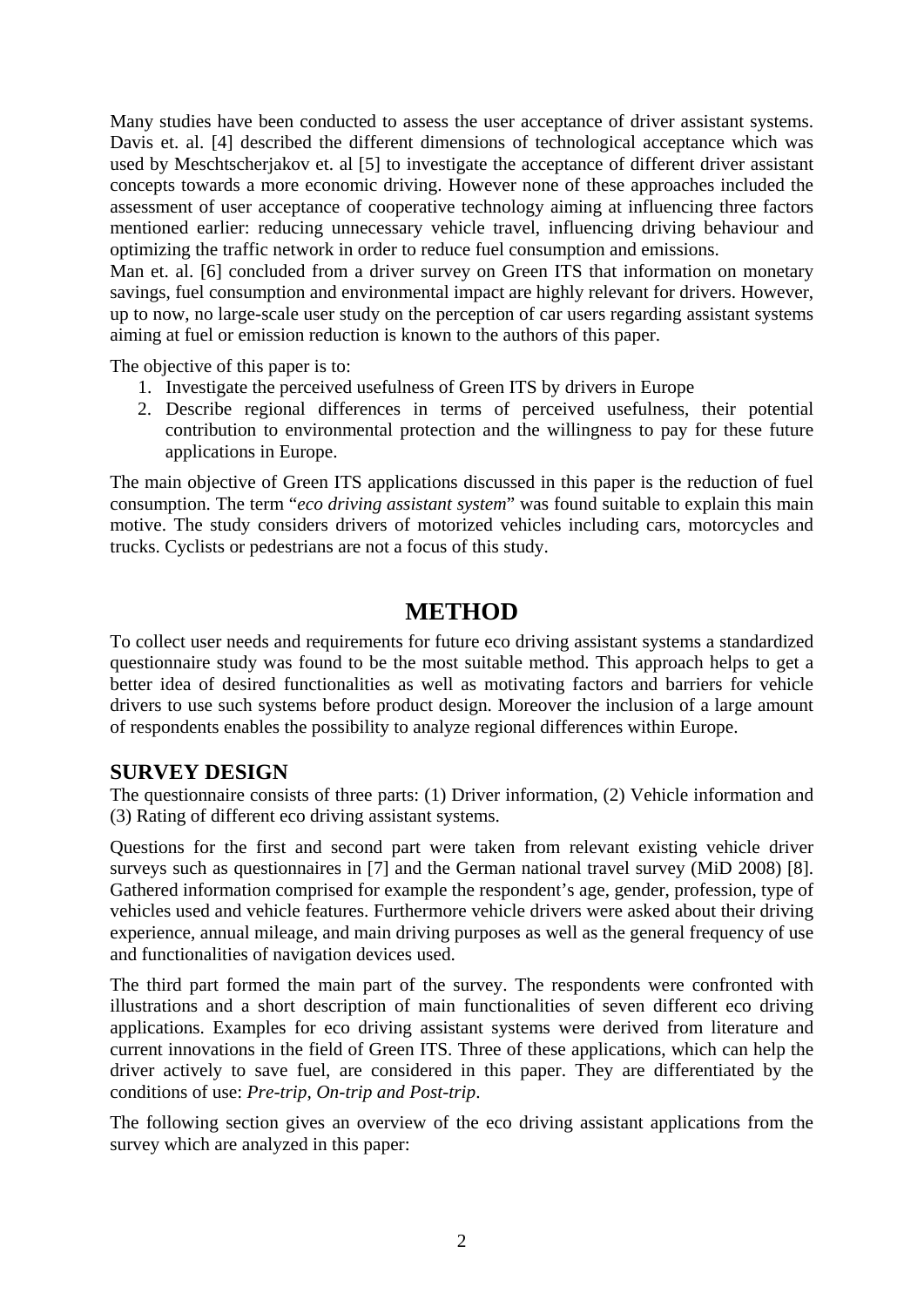

#### **Figure 1. Pre-trip application**

*Pre-trip*: The objective of this application is to support the driver choosing the most appropriate route to reach her/his destination. Calculated travel time information is based on real time data and provided by a central traffic management centre. Besides travel time information the driver also receives information on local emissions for different routes. In this example the traffic management centre suggests to use the route with a slightly

longer travel time to contribute relieving heavily polluted areas e.g. caused by dense traffic.



#### **Figure 2. On-trip application**

*On-trip:* The second application notifies the driver about the most suitable speed which allows her or him to drive through the intersections without stopping at traffic lights. The illustration demonstrates that recommended speeds differ from section to section and that cars and traffic lights communicate.



#### **Figure 3. Post-trip application**

*Post-trip:* After a journey the driver receives a report which indicates positive or negative driving behaviour of the last trip. The system is able to record such factors as inefficient gear change, erratic braking or speeding. The given parameters are used to calculate fuel consumption, the monetary value of fuel and the amount of  $CO<sub>2</sub>$ emitted. An improved driving style will result in a message showing the rate for improvement. Negative driving style results in a message showing potential

improvement (e.g. gear change timing, acceleration/deceleration or speeding).

For each application the survey used the same questioning technique. The respondent was asked to rate up to 12 different items (dependent on the application) on a bi-polar Likert scale (*strongly agree (1), agree (2), neither agree nor disagree (3), disagree (4), strongly disagree (5))*.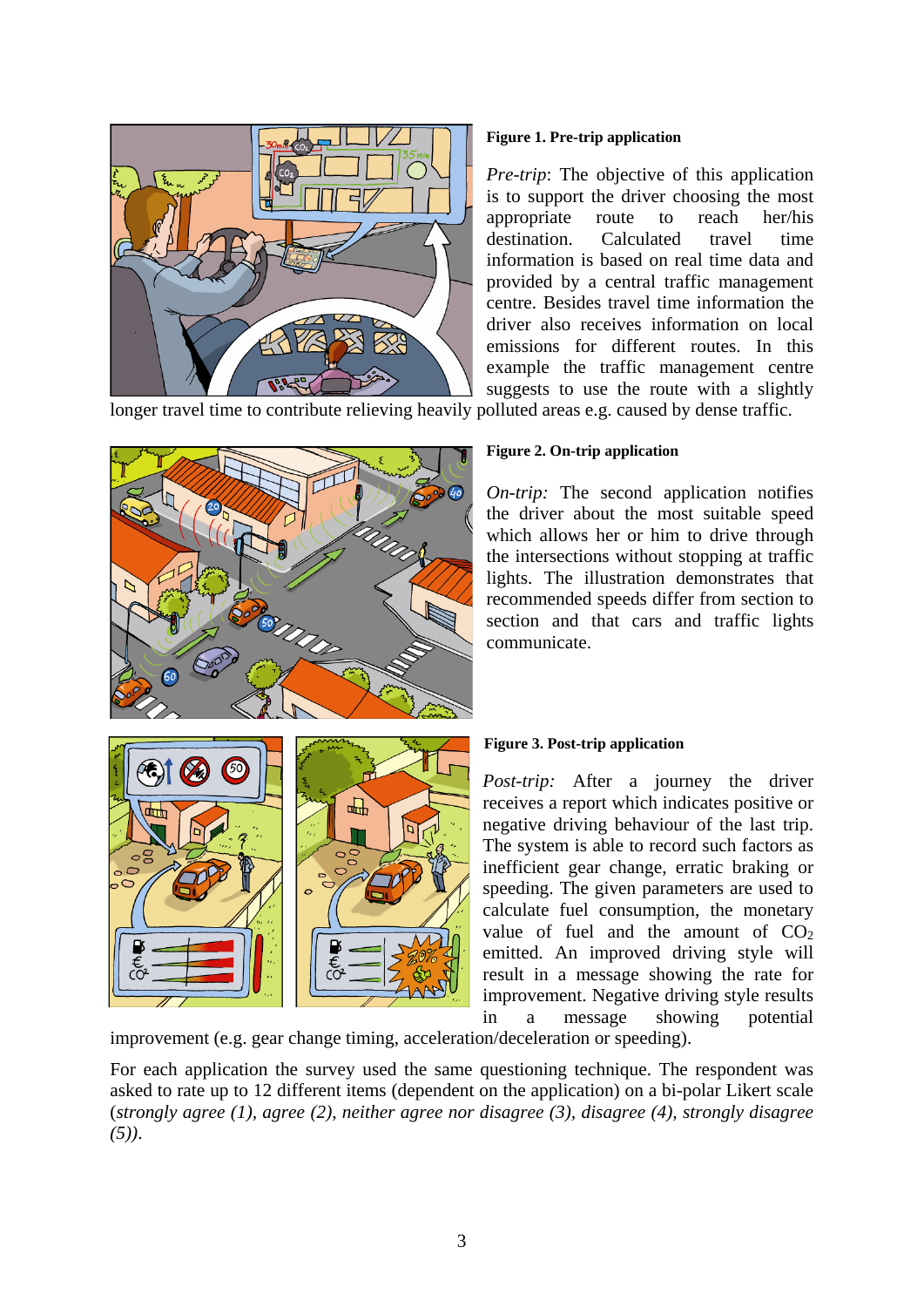This paper focuses on the analysis of the response of five selected items. It covers different characteristics of the perceived usefulness of the applications:

- *This service helps me to save fuel.*
- *This service should be turned off if I want.*
- *This service helps me actively contribute to environmental protection.*
- *This service would be useful for me.*
- *This service is worth paying for.*

The chosen items are partly based on Davis' approach to assess technological acceptance in [4] and [7] covering the perceived ease of use and usefulness of the applications. This selection was extended with items covering the contribution to environmental protection, willingness to pay for such applications and the impact on fuel consumption adapting Davis' approach to our focus of research.

#### **SURVEY DISSEMINATION**

An online questionnaire was found most suitable due to low costs, fast dissemination and easy monitoring of response data. The questionnaire was monitored and disseminated through the online survey tool Zoomerang (www.zoomerang.com). Each translation was placed on homepages of automobile clubs in 11 European countries: Norway (NO), Finland (FI), Germany (DE), France (FR), Belgium (BE), Austria (AU), Switzerland (CH), Slovenia (SL), Croatia (CR), Spain (ES) and Portugal (PO). The visibility of the survey was raised by implementing a banner on the page with the survey link. Aborted fill-outs were filtered and not considered in the data analysis. The time required for answering the questionnaire was around 10 minutes for a native speaker. The quality of the questionnaire was improved in several steps through pre-tests with native speakers. The survey was online between August 2010 and October 2010.

### **DATA ANALYSIS**

Low response rates in particular countries made it necessary to aggregate the data to six geographical regions for data analysis: Northern Europe (NO, FI), Germany (DE), Alp Region (CH, AU), Western Europe (FR, BE), Eastern Europe (CR, SL) and Southern Europe (ES, PO). Due to the high number of responses in Germany compared to others this country was considered as an own region in the analysis. The total number of respondents from the comparatively small countries Croatia and Slovenia is of course not representative for Eastern Europe but it gives good indications for other countries within Eastern Europe which are also characterized by an increasing rate of motorization.

To calculate sound results for issues relating to overall Europe a weighting factor for each country was used which incorporated the countries population and car ownership.

The following description of results is performed first on a European level ensued by a regional analysis investigating varieties in the perceived usefulness of eco driving assistant systems in different European regions.

## **RESULTS**

### **DESCRIPTIVE INFORMATION OF RESPONDENTS**

In total 5807 responses were collected of which 97.4% were vehicle drivers and 2.6% said they do not drive a vehicle currently. The responses were collected from the different regions as following: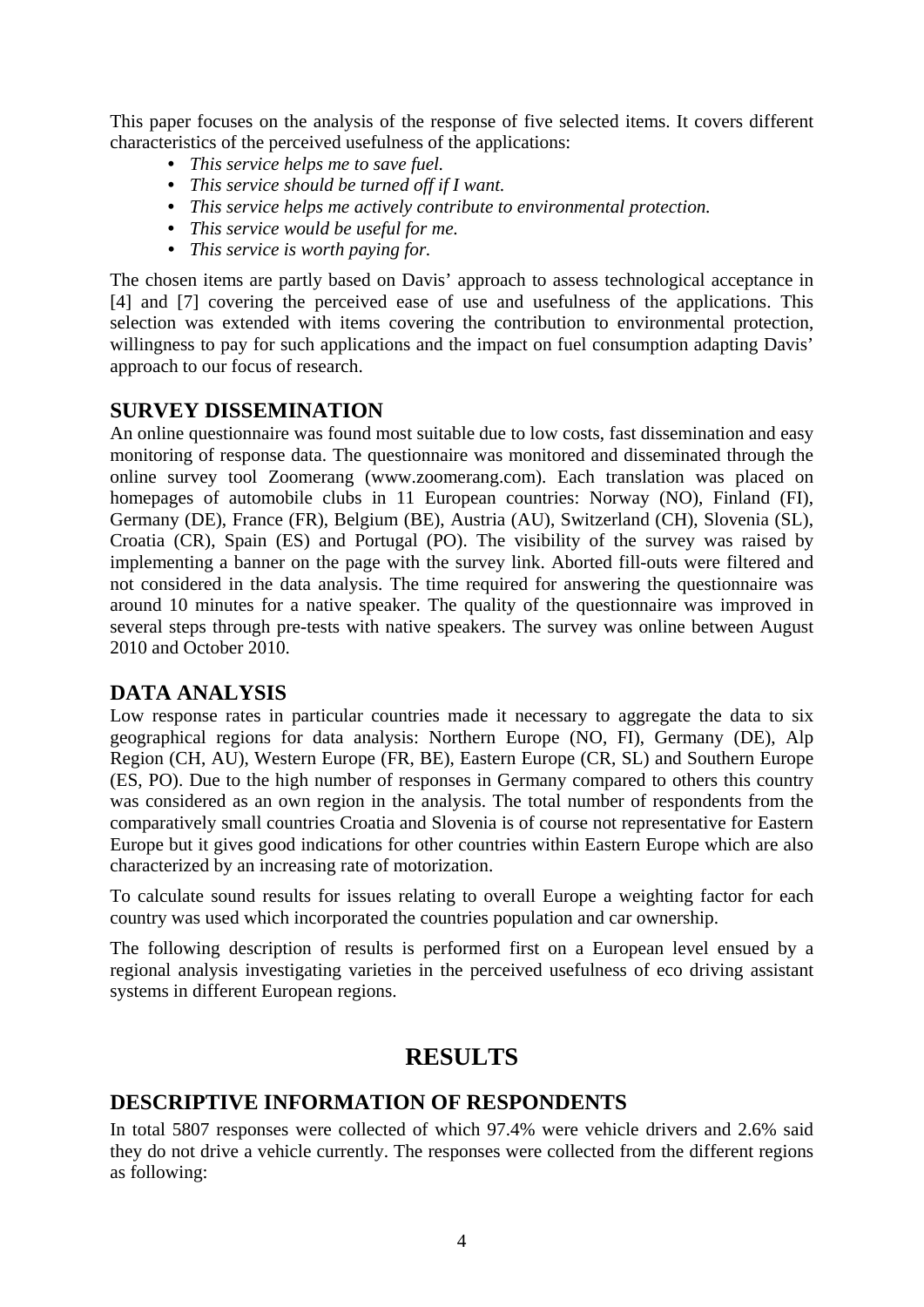| <b>Region</b>         | <b>Share of responses</b> |  |  |
|-----------------------|---------------------------|--|--|
| Northern Europe       | 3.8%                      |  |  |
| <b>Western Europe</b> | 28.2%                     |  |  |
| Germany               | 38.3%                     |  |  |
| Alp Region            | 6.5%                      |  |  |
| Southern Europe       | 20.6%                     |  |  |
| <b>Eastern Europe</b> | 2.6%                      |  |  |
|                       | $n = 5807$                |  |  |

#### **Table 1. Regional share of responses**

The majority of participants (78.2%) were male and on average between 35 and 49 years old (median category). Four out of five respondents use their vehicle often to very often for purposes like shopping, visiting friends and family or vacation. The average age of cars driven was between 4 and 6 years. However a rather high share of respondents (15.0%) reports to drive a car which is older than 10 years. The majority (43.9%) drives a medium sized car or small car (17.4%). The annual driving performance of the respondents is almost equally distributed to three groups: below 12,000 km (35.6%), 12,000-20,000 km (32.3%) and above 20,000 km (32.1%).

Vehicle drivers were also asked about the ownership and use of navigation devices. Drivers owning a navigation device (68.8%) stated that they use it on every trip (8.7%), frequently (32.9%), occasionally (43.9%), infrequently (10.8%) or hardly ever (3.7%). As expected, respondents use their navigation device mostly for finding an address (89.0%). Other functionalities such as finding Points-of-Interest (40.0%) and Traffic Message Channel (39.7%) are of rather secondary interest.

### **ACCEPTANCE OF ECO DRIVING ASSISTANT SYSTEMS IN EUROPE**

Based on the first objective we focused on the European wide assessment of eco driving assistant systems. The aim was to find out how drivers perceive the different systems and to investigate if correlations between driver and vehicle characteristics and the acceptance of eco driving assistant systems are existent. Figure 4 shows how the driver assistant systems were rated according to five items introduced above.



**Figure 4. Rating of proposed of eco driving assistant systems in Europe**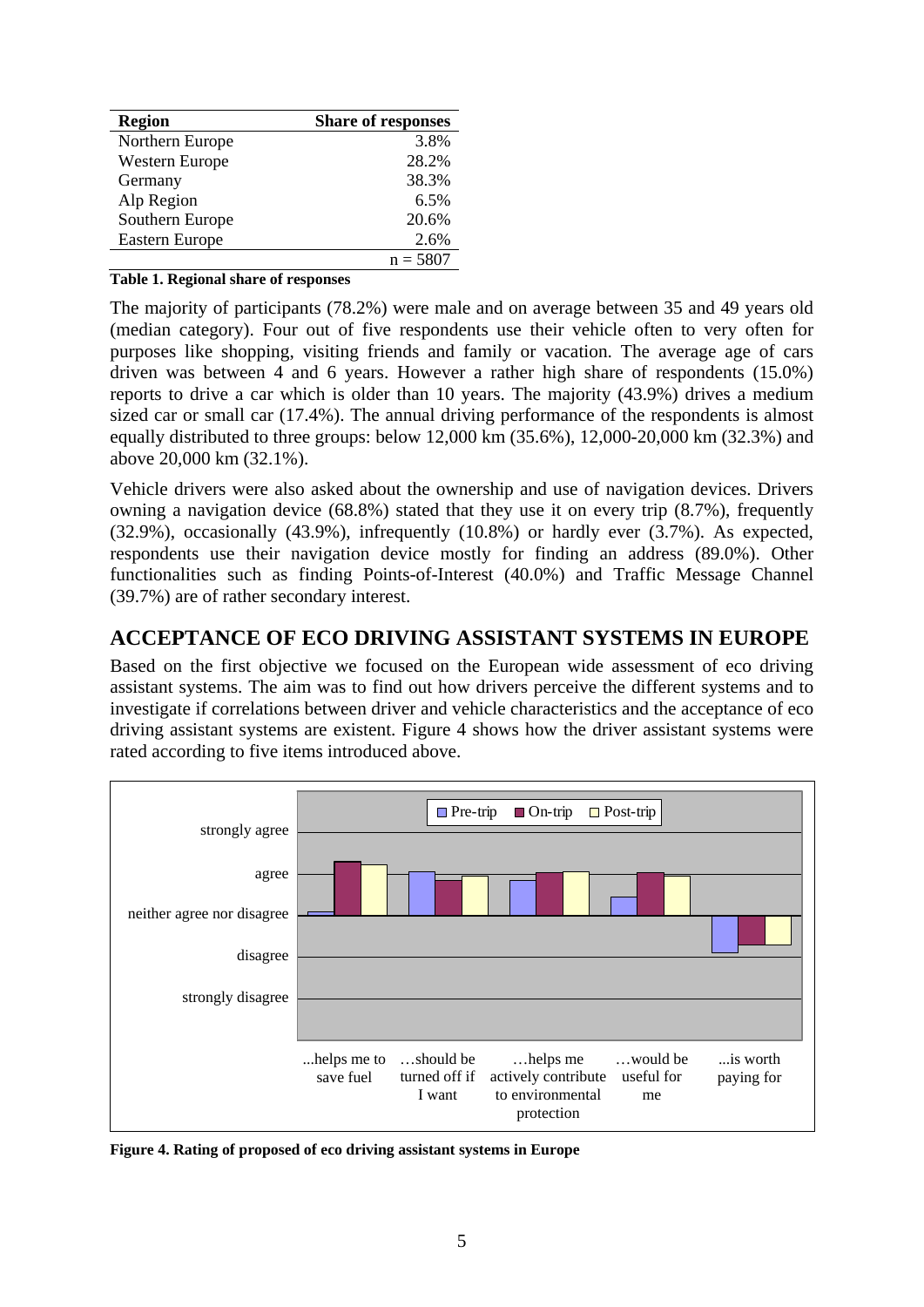The analysis demonstrates that the assessment of the proposed eco driving assistant systems is good and the respondents rate the applications as valuable. Only marginal differences in the rating of the items *fuel saving*, *contribution to environmental protection* and *usefulness* can be observed between the three applications. The greatest benefit on a European scale is seen in the fuel reduction potential of the applications. Differences in the rating are described below.

The On-trip and Post-trip systems received a very good rating (mean= 1.70 and 1.76 resp.) on the impact of lowering the fuel consumption. In contrast the Pre-trip system was rated significantly lower (2.91). Nevertheless all systems received a high agreement on the necessity of having an off option.

The potential to have a positive environmental impact was stated to be high for all systems (mean lower than 2.15). The average usefulness was rated again lowest for the Pre-trip system (2.54) and highest for the On-trip system (1.96). The disagreement on the worthiness to pay for the systems was in general very strong. The lowest payment acceptance was calculated for the Pre-trip system (3.90).

A further interest of the analysis was if specific driver characteristics or for example the use of navigation devices has an impact on the rating of the applications. Therefore a correlation analysis was carried out. The Spearman-Rho correlation coefficient which is suitable for ordinal categorized variables was used for this calculation. However the results of the analysis showed no statistical correlation of the ratings of eco driving assistant systems and driver characteristics. Values for the coefficient are below  $(+/-)$  0.300 and therefore statistically not significant. The assessment of the proposed applications is independent from driver characteristics and the usage of navigation devices. Results for selected driver characteristics are presented below:

| <b>Driver characteristics</b> | <b>Pre-trip</b> | On-trip                      | Post-trip |  |
|-------------------------------|-----------------|------------------------------|-----------|--|
| Country of origin             | $-147$          | $-.103$                      | $-.035$   |  |
| Age                           | ,121            | ,092                         | $-.102$   |  |
| Driving experience            | ,105            | ,078                         | $-.097$   |  |
| Annual driving performance    | ,026            | $-.026$                      | ,046      |  |
| Navigation device usage       | .038            | ,050                         | ,120      |  |
|                               |                 | significance level: $p=0.05$ |           |  |

**Table 2. Analysis of correlations between applications and driver characteristics (Spearman Rho correlation coefficient)** 

### **REGIONAL DIFFERENCES IN THE PERCEIVED USEFULNESS**

This section presents the assessment of regional differences in perception of the applications. The analysis focuses on three selected items: *usefulness, contribution to environmental protection* and *the willingness to pay*. Therefore [Figure 5](#page-6-0), 6 and 7 show the rating of these items within each region differentiated by application.

For the item *usefulness* the results suggest that respondents from Southern Europe rate the all applications comparatively high. Especially the Post-trip application is found to be very useful. Eastern European respondents rate the On-trip application the highest whereas the acceptance is the lowest in Western Europe the lowest. As already found in the Europe wide analysis the Pre-trip application is generally rated less useful than the On-trip and Post-trip options. This is especially true for Germany and the Alp Region. Southern Europe has the highest rating of the Pre-trip application.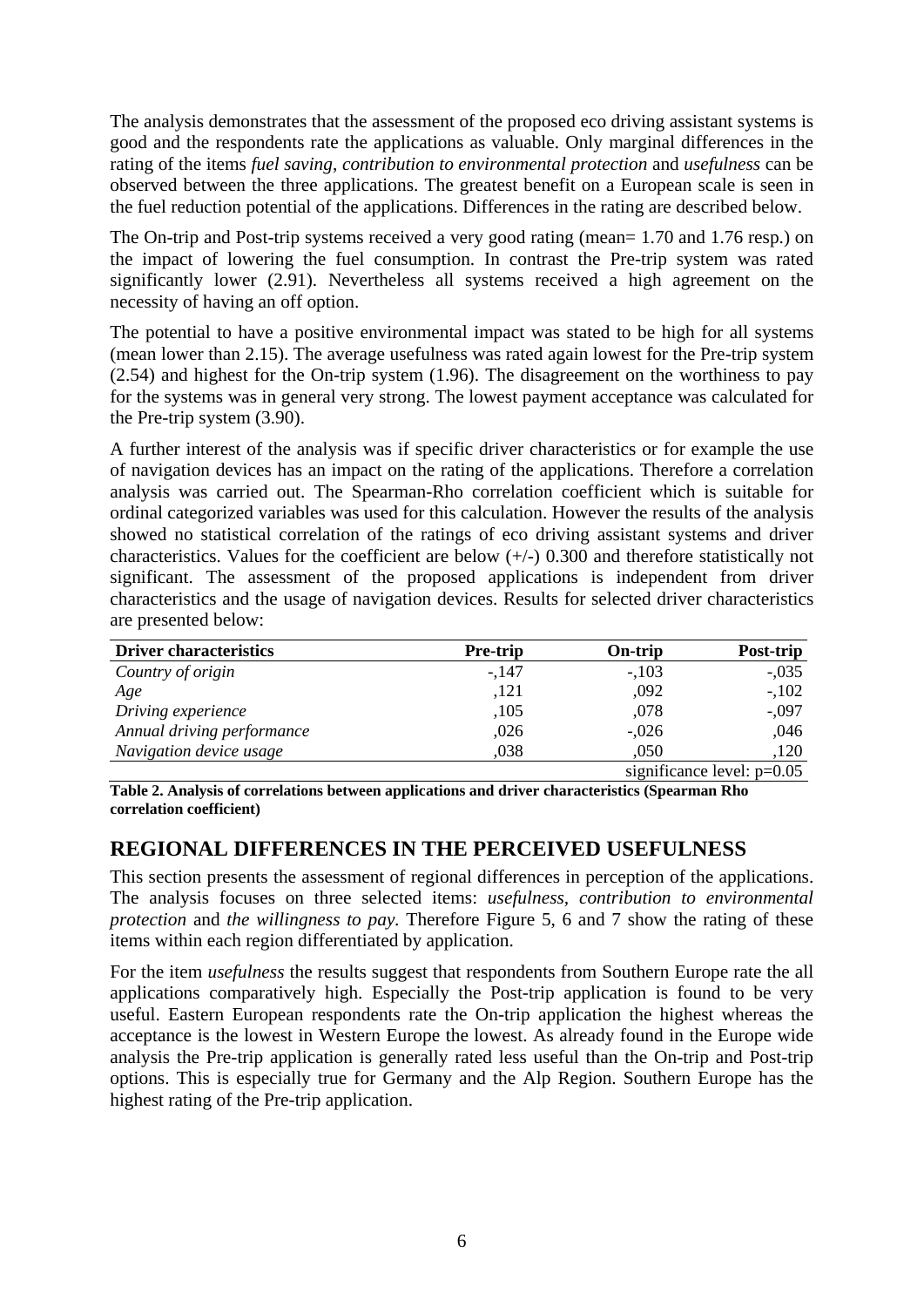

<span id="page-6-0"></span>**Figure 5. Regional analysis of the perception of usefulness of eco driving assistant systems** 

When analyzing the confidence of the respondents to *contribute to environmental protection* by using the proposed applications it can be shown that drivers from Germany and from the Alp Region are less convinced of the Pre-trip applications' potential than other European drivers. The application is rated best by Southern Europeans and Eastern Europeans. Regional differences for the On-trip and Post-trip applications are marginal.



**Figure 6. Regional analysis of the perception of the potential contribution to environmental protection of eco driving assistant systems** 

The question if an application is *worth to pay for* is by far the most controversial. As demonstrated in Figure 7 only a small share of respondents is in general willing to pay for such future eco driving assistant systems. This question is less dependent on the application but more on the origin of the respondent. While Eastern Europe and with a slightly less degree also Southern Europe are at least partly open to pay especially for the Post-trip and the On-trip application do the vast majority of German drivers refuse to pay for such applications.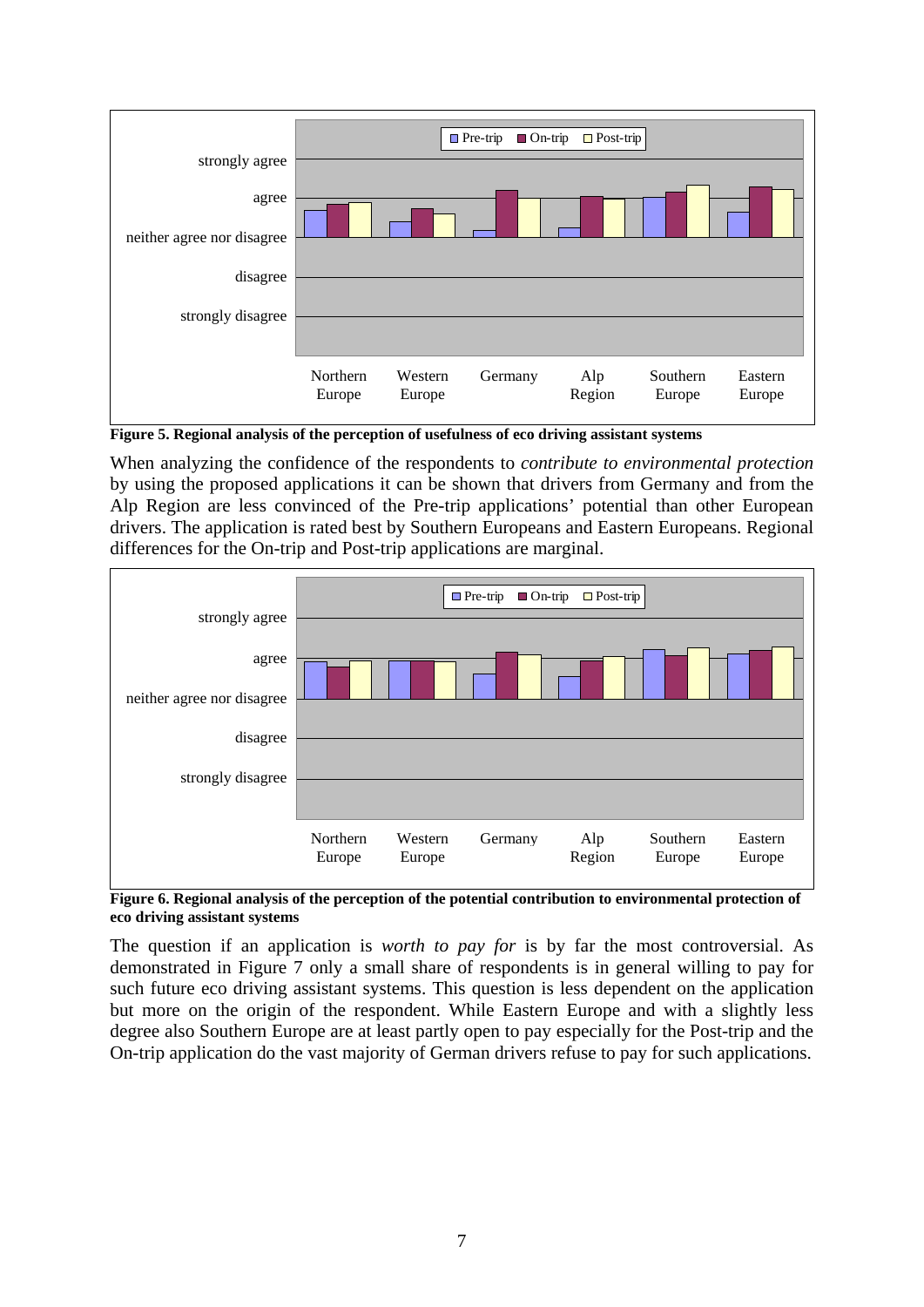

**Figure 7. Regional analysis of the willingness to pay for eco driving assistant systems** 

# **DISCUSSION**

The study presented in this paper demonstrates that all three applications introduced above are considered as useful enhancements by the respondents. There are only minor differences in the rating of the applications especially in the case of On-trip and Post-trip applications. Both show comprehensible direct benefits for the driver. Drivers seem to be highly motivated to use eco driving assistant systems because their fuel saving potential can be directly converted into money savings.

The somewhat lower acceptance of the Pre-trip application can be explained by a reduced willingness to obey to recommendations which have no direct benefit for the individual driver. The application suggests a route which takes into account not only the actual travel time but also the actual pollution load on all eligible routes. For example if a route is highly polluted with particulates based on heavy traffic the city has an interest to reroute drivers aiming to use that route. Here individual interests of drivers have to stand back community interest. The results show that contribution to environmental protection on a voluntary base work only partially.

The On-trip system demonstrates a functionality which is already in place in some European cities where Variable Message Signs (VMS) are used to inform drivers to adapt their speed to get onto a green wave. Integrating this functionality into the car is greatly welcomed by the majority of the respondents. However it needs to be verified if drivers will give up their individuality to strictly follow speed advices which are expected to be often somewhat lower than the actual speed limit. Driving a motorized vehicle is not at all exclusively rational.

The positive results of the Post-trip system show that drivers are highly interested in receiving information on their driving performance to track their improvement and also to receive detailed information on ways to improve their driving style. As shown in Man et. al. [4] costrelated information is the most important motivation to change the driving behaviour. Since already a majority of drivers has a fuel consumption indicator at their disposal extended functionalities such as displaying progress in fuel economy and monetization of these information are able to foster long term driving style improvements.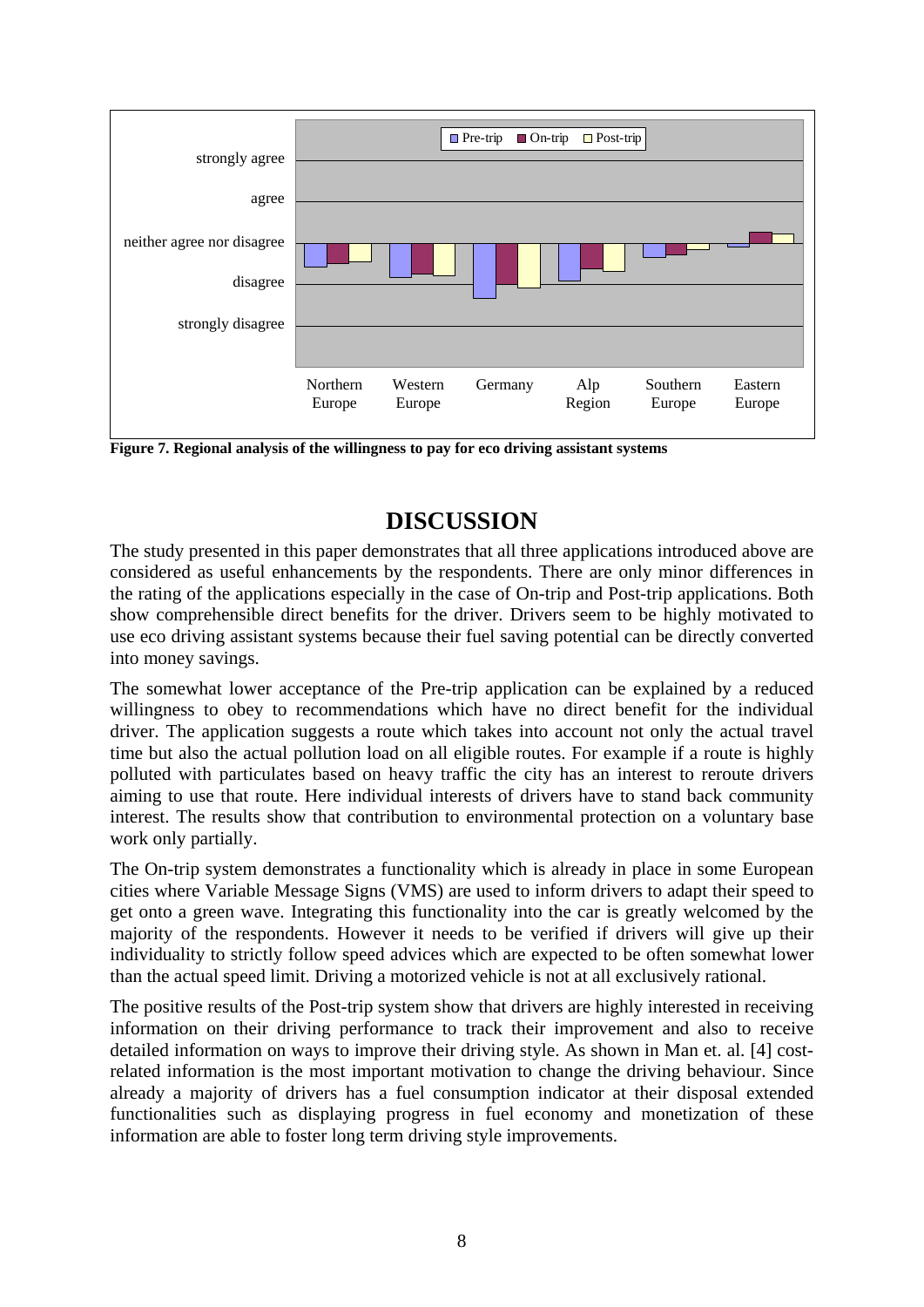The issues of payment and controllability deserve special attention. Besides the high interest of European drivers in Green ITS solutions the results of the study also demonstrate an equally high rated need to be able to have control over eco driving assistant systems being able to deactivate them anytime. But when considering the integration of such an option a conflict of the utility of such applications arises. Applications like the On-trip application need a high market penetration in the first place. If only used on a voluntary base the benefit of such applications is limited.

Another major challenge is to raise the willingness of drivers to pay for the use of eco driving assistant systems. The study shows very low acceptance if the applications are not free of charge. Thereby only minor variances can be demonstrated for the rating of the different applications it can be more interpreted as a basic attitude not to pay for traffic related information. This finding is of high interest since, as stated before, market penetration is a crucial factor for the efficiency of cooperative systems.

Unexpected was the result that none of the analyzed driver characteristics has an impact on the assessment of eco driving assistant systems. It was expected that e.g. the frequency of use of navigation systems would have an impact on the rating of Green ITS applications which could be disproved.

During the analysis of regional differences three important observations have been made:

- 1. Some countries tend to be more open towards eco driving assistant systems than others. Thus respondents from Southern and Eastern Europe have the highest ratings for the items examined whereas Western Europe rates *usefulness* and *impact on environmental protection* of all applications comparatively low.
- 2. All countries tend to rate the Pre-trip application less useful than the On-trip and Posttrip application. Interest in using this application is comparatively lower and has been discussed above.
- 3. A more positive assessment of eco driving applications is not necessarily connected with a higher *willingness to pay* for such services. This is especially true for Germany. German respondents rate the *usefulness* and *impact on environmental protection* of the On-trip and Post-trip application almost as high as Southern and Eastern Europeans but have the lowest *willingness to pay*. The difference of 1.3 points in average for the rating of the Post-trip application compared to Eastern Europe is significant.

The discussion of the results of the regional analysis is limited to a descriptive analysis of differences. To further elaborate it, data on the personal motivation to use such applications, the individual awareness of problems in the traffic system, the consideration of ITS solutions already in place and cross data analysis (e.g. a connection to national travel surveys) is necessary since the state of the road traffic network in European countries is very diverse. This diversity of factors influences the motivation to use eco driving assistant systems and is a determining factor for the perceived *usefulness* and therefore the acceptance of such systems. These issues need to be taken into account when designing eco driving assistant systems for specific countries and developing business models for introducing such systems.

## **CONCLUSION AND OUTLOOK**

The objective of this study was to assess the perceived usefulness and benefits from eco driving assistant systems. These systems aim to support the driver in reducing the fuel consumption of her or his vehicle. Therefore a web survey has been conducted in which respondents had to rate a Pre-trip, an On-trip and a Post-trip application.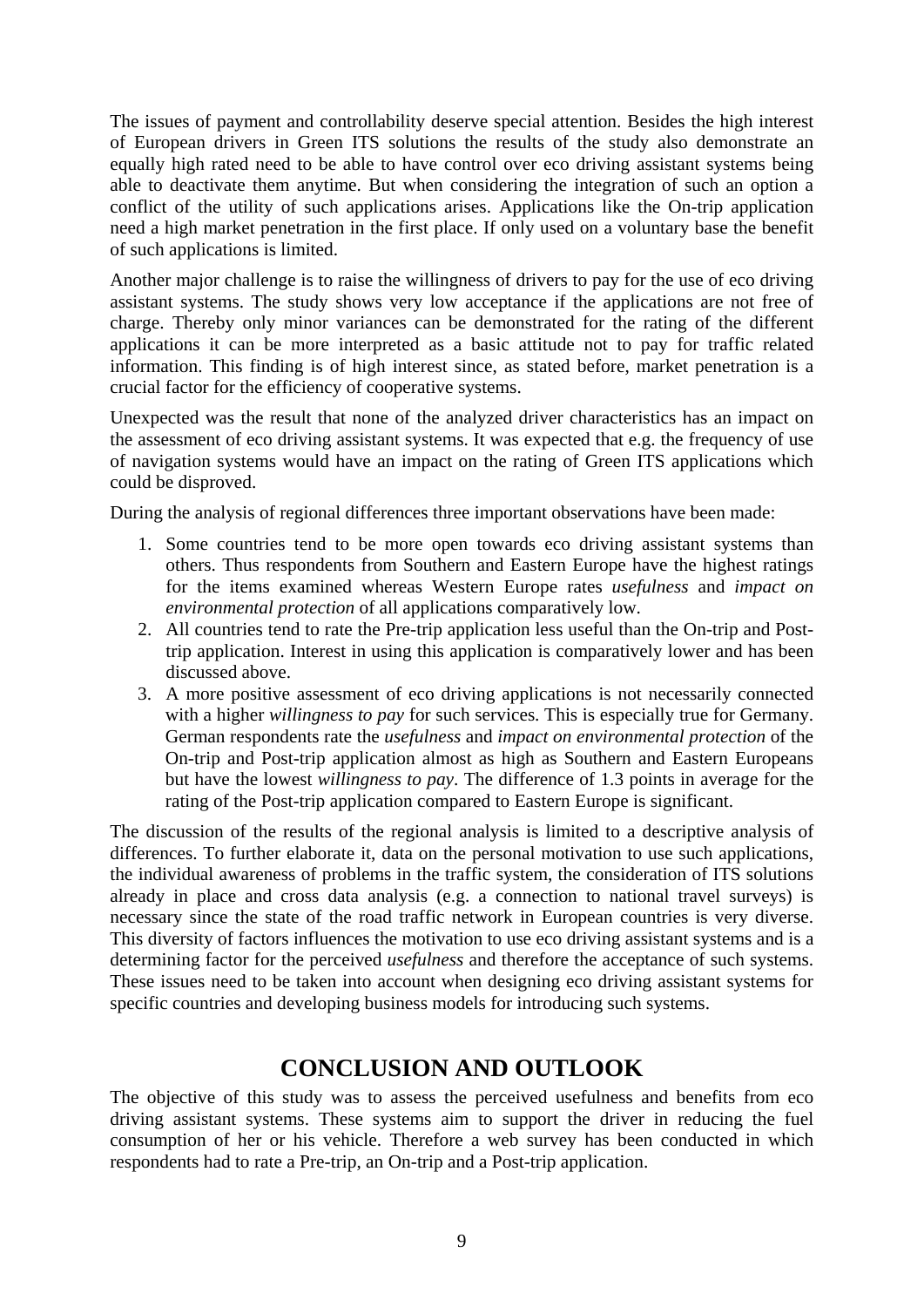It could be shown that the usefulness of such systems is in general rated positive and most of the respondents expect reductions in fuel consumption and are highly motivated to use eco driving assistant systems. This confirms a high fuel saving potential if implemented. But the study also suggests that any application that does not respond to immediate personal costrelated benefits of the drivers has little chance to penetrate the market.

Potential fuel savings trough large scale implementation of cooperative systems is expected to be high but the implementation itself is costly and time-consuming and their effectiveness largely depended on penetration rates. This makes a contemporary large-scale dissemination such as the Pre-Trip and On-trip and application very unlikely. Therefore the highest potential for short term implementation can be stated for the Post-trip application. Taking into account the issue of controllability by the driver and the need for long-term motivation strategies as found in [3] significant fuel savings can be achieved.

Regional differences of the perceived usefulness of eco driving assistant systems are nominal for most of the analyzed determining factors. The willingness to pay for such future applications is the sole exception. Whereas in countries of Southern and Eastern Europe the benefits of such systems prevail and drivers are partly open to bear these expenses do the vast majority of German drivers refuse to share costs.

To guarantee successful integration of Green ITS solutions in the future, there is need for further investigation of the acceptance of different level of fees and payment models, reasons for the regional differences for the willingness to pay as well as on strategies to motivate drivers using eco driving assistant systems in the long-run to ensure sustainable fuel savings and therefore CO2 emissions.

## **ACKNOWLEDGEMENTS**

This work is part of the eCoMove project (Cooperative Mobility Systems and Services for Energy Efficiency) funded by the  $7<sup>th</sup>$  Framework Program – Information society technologies for clean and efficient mobility of the European Commission.

## **REFERENCES**

[1] Bates, J., Brand, C., Davison, P., Hill, N. (2001). Economic Evaluation of Emissions Reductions in the Transport Sector of the EU; Contribution to a Study for DG Environment, European Commission. Available at:

[http://ec.europa.eu/environment/enveco/climate\\_change/pdf/transport\\_update.pdf.](http://ec.europa.eu/environment/enveco/climate_change/pdf/transport_update.pdf)

[2] Fiat (2010). Eco-driving uncovered. Available at:

[http://www.fiat.co.uk/ecodrive/en/#ecodrive\\_en/thefacts](http://www.fiat.co.uk/ecodrive/en/#ecodrive_en/thefacts)

[3] CIECA (2007). Internal project on Eco-driving in category B driver training & the driving test. Available at: [http://www.ecodrive.org/fileadmin/dam/ecodrive/Downloads/CIECA\\_Eco](http://www.ecodrive.org/fileadmin/dam/ecodrive/Downloads/CIECA_Eco-driving_project_final_report_EN.pdf)[driving\\_project\\_final\\_report\\_EN.pdf](http://www.ecodrive.org/fileadmin/dam/ecodrive/Downloads/CIECA_Eco-driving_project_final_report_EN.pdf)

[4] Davis, F. (1989). Perceived Usefulness, Perceived Ease of Use, and User Acceptance of Information Technology, MIS Quarterly, Vol. 13, No. 3, 318.

[5] Meschtscherjakov,A. , Wilfinger, D., Scherndl, T., Tscheligi, M. (2009). Acceptance of Future Persuasive In-Car Interfaces Towards a More Economic Driving Behaviour. In: Proceedings of the First International Conference on Automotive User Interfaces and Interactive Vehicular Applications (AutomotiveUI 2009), Sep 21-22 2009, Essen, Germany.